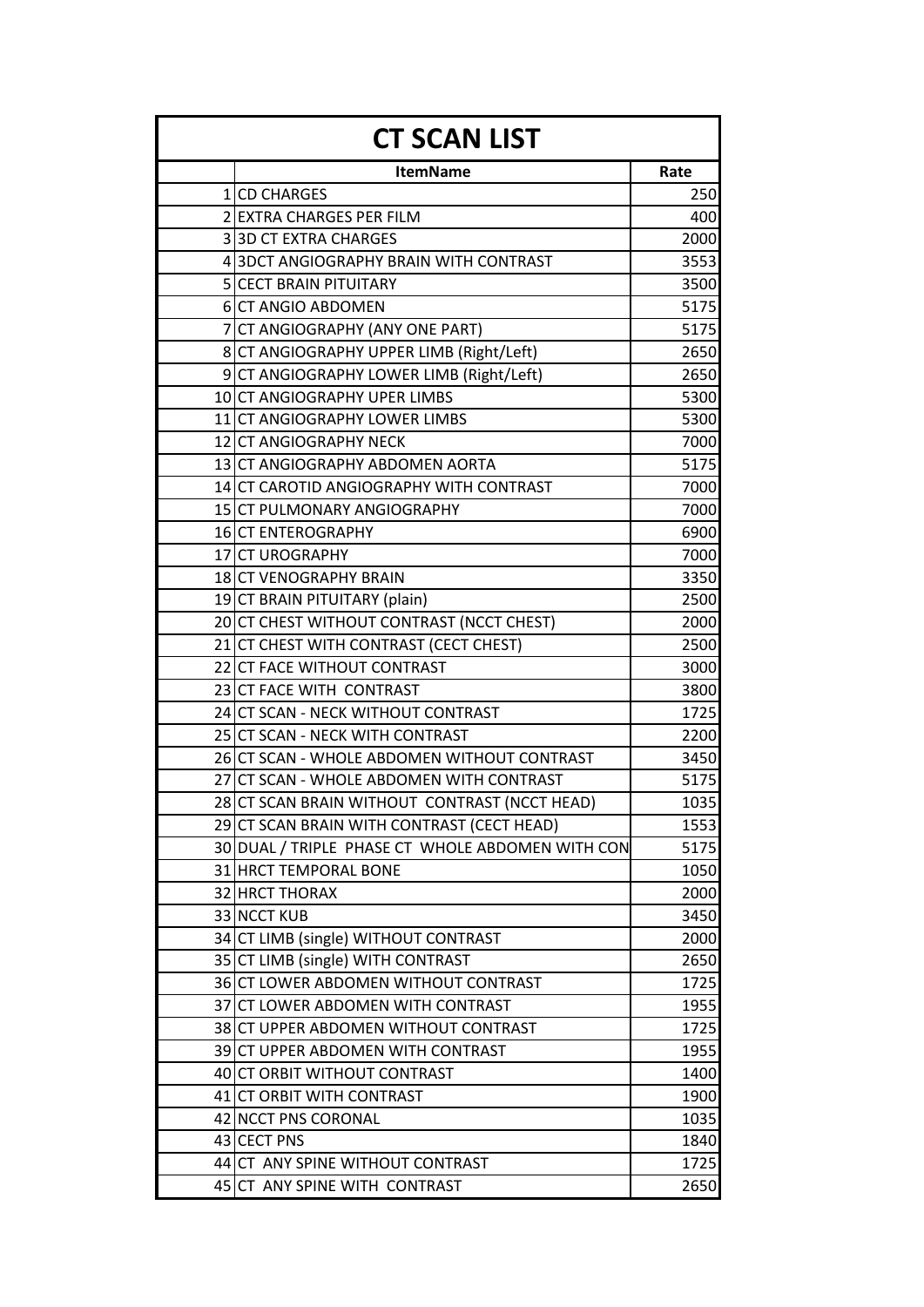| <b>DEXA SCAN</b> |                               |      |
|------------------|-------------------------------|------|
|                  | 1 DEXA SCAN (BMD) THREE SITES | 2300 |
|                  | 2 DEXA SCAN (BMD) TWO SITES   | 1725 |
|                  | 3 DEXA SCAN (BMD) WHOLE BODY  | 2818 |

| <b>MRI TEST LIST</b>                  |       |
|---------------------------------------|-------|
| 1 MR ANGIOGRAPHY ONE ANATOMICAL AREA  | 6480  |
| 2 MR ANGIOGRAPHY WITH CONTRAST        | 5750  |
| <b>3 MR BRACHIAL PLEXUS</b>           | 7500  |
| 4 MR UROGRAPHY                        | 4000  |
| <b>5 MR VENOGRAPHY</b>                | 4000  |
| 6 MR VENOGRAPHY WITH CONTRAST         | 8000  |
| 7 MR SPECTROSCOPY OF BRAIN            | 4000  |
| <b>8 MRA BRAIN</b>                    | 6480  |
| 9 MRA NECK                            | 6480  |
| 10 MRCP                               | 6325  |
| 11 MRI ABDOMEN & PELVIS               | 5000  |
| 12 MRI ABDOMEN & PELVIS WITH CONTRAST | 11500 |
| 13 MRI BRACHIAL PLEXUS                | 7500  |
| 14 MRI BRAIN                          | 2350  |
| <b>15 MRI BRAIN SEIZURE PROTOCOL</b>  | 5500  |
| 16 MRI BRAIN WITH CONTRAST            | 3350  |
| 17 MRI BRAIN WITH DIFFUSION           | 6000  |
| 18 MRI CERVICAL SPINE                 | 2500  |
| 19 MRI CERVICAL SPINE WITH CONTRAST   | 4600  |
| 20 MRI CHEST                          | 2500  |
| 21 MRI CHEST WITH CONTRAST            | 4600  |
| 22 MRI DL SPINE                       | 2500  |
| 23 MRI DL SPINE WITH CONTRAST         | 4600  |
| 24 MRI DORSAL SPINE                   | 2500  |
| 25 MRI DORSAL SPINE WITH CONTRAST     | 4600  |
| 26 MRI FACE                           | 3450  |
| 27 MRI FACE WITH CONTRAST             | 5750  |
| 28 MRI HIP JOINT CONTRAST             | 2875  |
| <b>29 MRI HIP JOINTS</b>              | 2500  |
| <b>30 MRI LEFT ANKLE</b>              | 2500  |
| 31 MRI LEFT ANKLE WITH CONTRAST       | 5750  |
| 32 MRI LEFT ELBOW                     | 2500  |
| 33 MRI LEFT ELBOW WITH CONTRAST       | 5750  |
| 34 MRI LEFT FOOT                      | 2500  |
| 35 MRI LEFT FOOT WITH CONTRAST        | 5750  |
| 36 MRI LEFT FOREARM                   | 2500  |
| 37 MRI LEFT FOREARM WITH CONTRAST     | 5750  |
| <b>38 MRI LEFT HAND</b>               | 2500  |
| 39 MRI LEFT HAND WITH CONTRAST        | 5750  |
| 40 MRI LEFT KNEE                      | 2500  |
| 41 MRI LEFT KNEE WITH CONTRAST        | 5750  |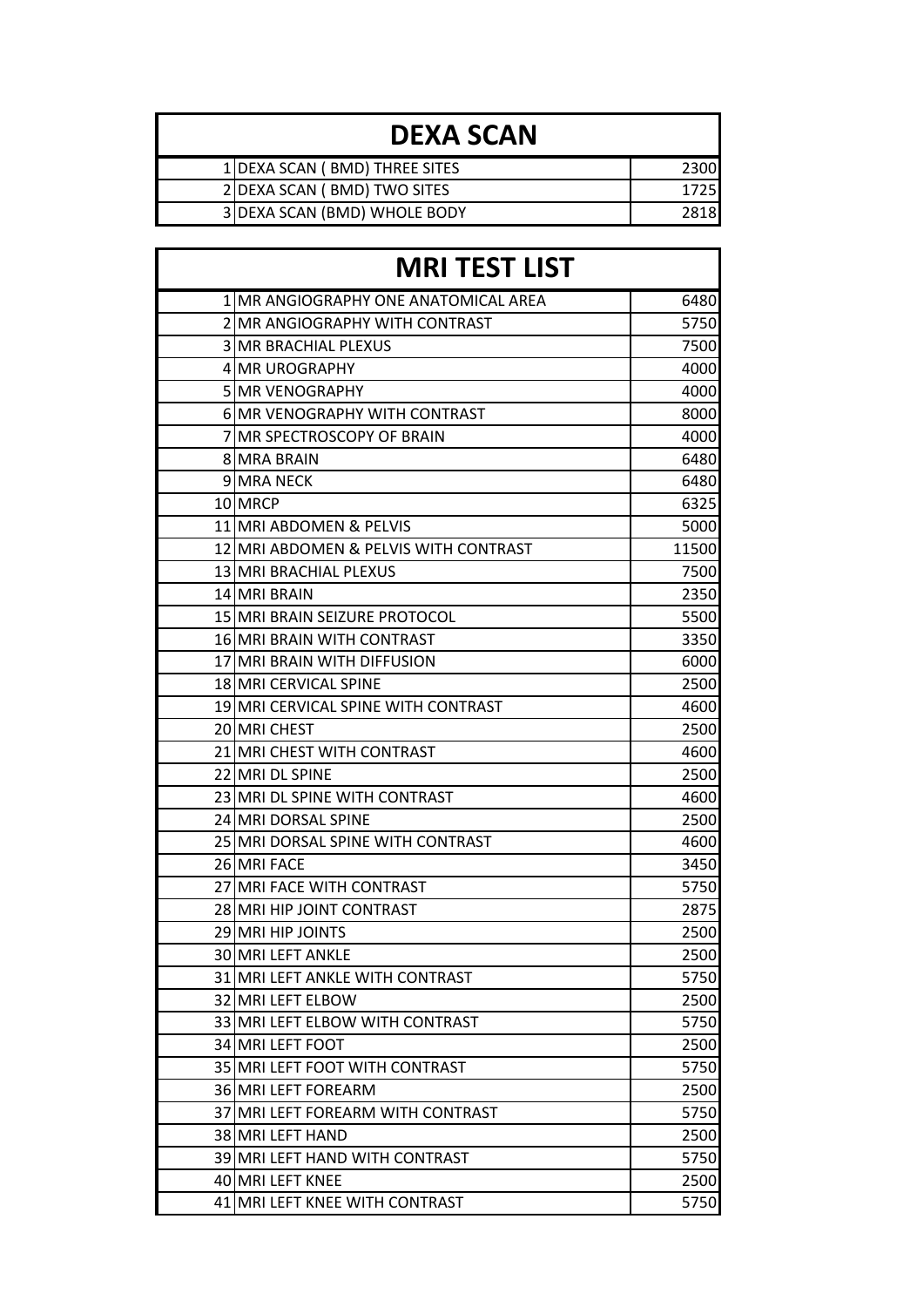| 42 MRI LEFT LEG                          | 2500 |
|------------------------------------------|------|
| 43 MRI LEFT LEG WITH CONTRAST            | 5750 |
| 44 MRI LEFT SHOULDER                     | 2300 |
| 45 MRI LEFT SHOULDER WITH CONTRAST       | 3000 |
| 46 MRI LEFT THIGH                        | 2500 |
| 47 MRI LEFT THIGH WITH CONTRAST          | 5750 |
| 48 MRI LEFT WRIST                        | 2500 |
| 49 MRI LEFT WRIST WITH CONTRAST          | 4600 |
| 50 MRI LOWER ABDOMEN                     | 2500 |
| 51 MRI LOWER ABDOMEN WITH CONTRAST       | 5750 |
| 52 MRI LS SPINE                          | 2500 |
| 53 MRI LS SPINE WITH CONTRAST            | 5750 |
| 54 MRI NASOPHARYNX AND PNS               | 2818 |
| 55 MRI NASOPHARYNX AND PNS WITH CONTRAST | 4025 |
| 56 MRI NECK                              | 3450 |
| 57 MRI NECK WITH CONTRAST                | 5750 |
| 58 MRI ORBIT                             | 1700 |
| 59 MRI ORBIT WITH CONTRAST               | 2300 |
| 60 MRI PELVIS                            | 2500 |
| 61 MRI PELVIS WITH CONTRAST              | 5750 |
| 62 MRI PERINEUM (Fistulogram)            | 6000 |
| 63 MRI PITUITARY GLAND                   | 6000 |
| 64 MRI PNS                               | 2818 |
| 65 MRI PNS CONTRAST                      | 4025 |
| 66 MRI PROSTATE                          | 4000 |
| 67 MRI PROSTATE WITH CONTRAST            | 6500 |
| 68 MRI RIGHT ANKLE                       | 2500 |
| 69 MRI RIGHT ANKLE WITH CONTRAST         | 5750 |
| 70 MRI RIGHT ELBOW                       | 2500 |
| 71 MRI RIGHT ELBOW WITH CONTRAST         | 5750 |
| 72 MRI RIGHT FOOT                        | 2500 |
| 73 MRI RIGHT FOOT WITH CONTRAST          | 5750 |
| 74 MRI RIGHT FOREARM                     | 2500 |
| 75 MRI RIGHT FOREARM WITH CONTRAST       | 5750 |
| 76 MRI RIGHT HAND                        | 2500 |
| 77 MRI RIGHT HAND WITH CONTRAST          | 5750 |
| 78 MRI RIGHT KNEE                        | 2500 |
| 79 MRI RIGHT KNEE WITH CONTRAST          | 5750 |
| 80 MRI RIGHT LEG WITH CONTRAST           | 2500 |
| 81 MRI RIGHT LEG                         | 5750 |
| 82 MRI RIGHT SHOULDER                    | 2300 |
| 83 MRI RIGHT SHOULDER WITH CONTRAST      | 3000 |
| 84 MRI RIGHT THIGH                       | 2500 |
| 85 MRI RIGHT THIGH WITH CONTRAST         | 5750 |
| 86 MRI RIGHT WRIST                       | 2500 |
| 87 MRI RIGHT WRIST WITH CONTRAST         | 4600 |
| 88 MRI SCREENING                         | 1150 |
| 89 MRI SI JOINTS                         | 2500 |
| 90 MRI UPPER ABDOMEN                     | 2500 |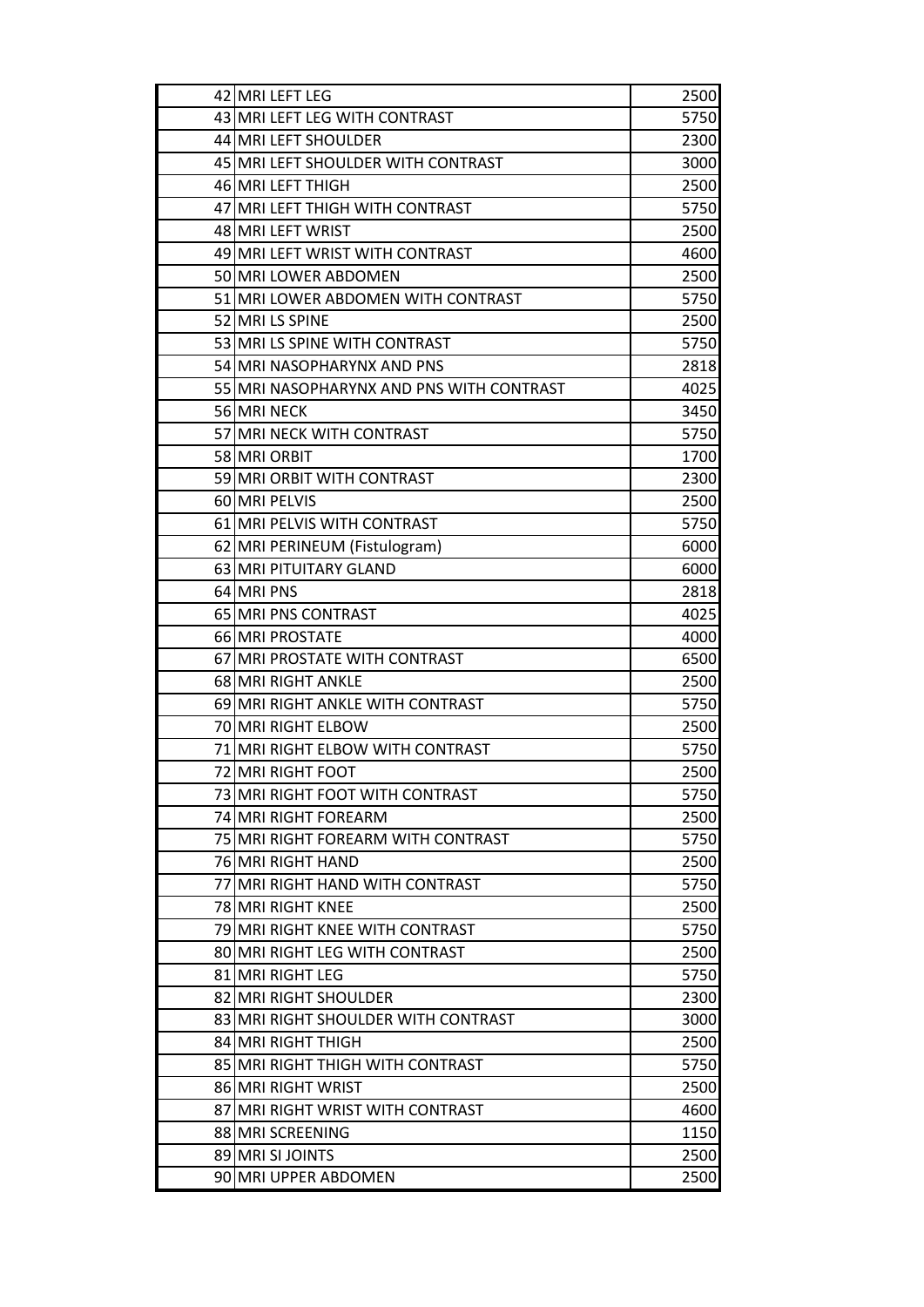| <b>X-RAY</b> |                                                     |     |
|--------------|-----------------------------------------------------|-----|
|              | 1 X-RAY PER EXPOSER                                 | 150 |
|              | 2 X-RAY ABDOMEN ERECT                               | 150 |
|              | 3 X-RAY ABDOMEN SUPINE                              | 150 |
|              | 4 X-RAY ABDOMEN ERECT & SUPINE                      | 300 |
|              | 5 X-RAY RIGHT / LEFT ANKLE (AP VIEW)                | 150 |
|              | 6 X-RAY RIGHT / LEFT ANKLE (LAT VIEW)               | 150 |
|              | 7 X-RAY RIGHT / LEFT ANKLE (AP & LAT VIEW)          | 300 |
|              | 8 X-RAY BOTH ANKLE (AP VIEW)                        | 150 |
|              | 9 X-RAY BOTH ANKLE (LAT VIEW)                       | 300 |
|              | 10 X-RAY BOTH ANKLE (AP & LAT VIEW)                 | 450 |
|              | 11 X-RAY RIGHT / LEFT HUMERUS (ARM) AP VIEW         | 150 |
|              | 12 X-RAY RIGHT / LEFT HUMERUS (ARM) LAT VIEW        | 150 |
|              | 13 X-RAY RIGHT / LEFT HUMERUS (ARM) AP & LAT VIEW   | 300 |
|              | 14 X-RAY BOTH HUMERUS (ARM) AP VIEW                 | 300 |
|              | 15 X-RAY BOTH HUMERUS (ARM) LAT VIEW                | 300 |
|              | 16 X-RAY BOTH HUMERUS (ARM) AP & LAT VIEW           | 600 |
|              | 17 X-RAY RIGHT / LEFT FOOT (AP VIEW)                | 150 |
|              | 18 X-RAY RIGHT / LEFT FOOT (LAT VIEW)               | 150 |
|              | 19 X-RAY RIGHT / LEFT FOOT (OBL VIEW)               | 150 |
|              | 20 X-RAY RIGHT / LEFT FOOT (AP & OBL VIEW)          | 300 |
|              | 21 X-RAY RIGHT / LEFT FOOT (AP & LAT VIEW)          | 300 |
|              | 22 X-RAY RIGHT / LEFT FOOT (AP & OBL & LAT VIEW)    | 450 |
|              | 23 X-RAY BOTH FOOT (AP VIEW)                        | 150 |
|              | 24 X-RAY BOTH FOOT (LAT VIEW)                       | 300 |
|              | 25 X-RAY BOTH FOOT (OBL VIEW)                       | 300 |
|              | 26 X-RAY BOTH FOOT (AP & OBL VIEW)                  | 450 |
|              | 27 X-RAY BOTH FOOT (AP & LAT VIEW)                  | 450 |
|              | 28 X-RAY RIGHT / LEFT HEEL (CALCANEUM) LAT VIEW     | 150 |
|              | 29 X-RAY RIGHT / LEFT HEEL (CALCANEUM) (AXIAL VIEW) | 150 |
|              | 30 X-RAY RIGHT / LEFT HEEL (LAT & AXIAL VIEW)       | 300 |
|              | 31 X-RAY BOTH HEELS (LAT VIEW)                      | 150 |
|              | 32 X-RAY BOTH HEELS (AXIAL VIEW)                    | 150 |
|              | 33 X-RAY BOTH HEELS (LAT & AXIAL VEIW)              | 300 |
|              | 34 X-RAY RIGHT / LEFT KNEE AP (STANDING)            | 150 |
|              | 35 X-RAY RIGHT / LEFT KNEE AP (LYING)               | 150 |
|              | 36 X-RAY RIGHT / LEFT KNEE LAT                      | 150 |
|              | 37 X-RAY RIGHT / LEFT KNEE AP (STANDING) & LAT      | 300 |
|              | 38 X-RAY BOTH KNEE AP (STANDING)                    | 150 |
|              | 39 X-RAY BOTH KNEE AP (LYING)                       | 150 |
|              | 40 X-RAY BOTH KNEE (LAT VIEW)                       | 300 |
|              | 41 X-RAY BOTH KNEE (AP (STANDING) & LAT VIEW)       | 450 |
|              | 42 X-RAY RIGHT / LEFT T.M.JOINT (LAT VIEW) OPEN     | 150 |
|              | <b>MOUTH</b>                                        |     |
|              | 43 X-RAY RIGHT / LEFT T.M. JOINT (LAT VIEW) CLOSED  | 150 |
|              | <b>MOUTH</b>                                        |     |
|              | 44 X-RAY RIGHT / LEFT T.M.JOINT (OPEN & CLOSED      | 300 |
|              | MOUTH) LAT VIEW                                     |     |
|              |                                                     |     |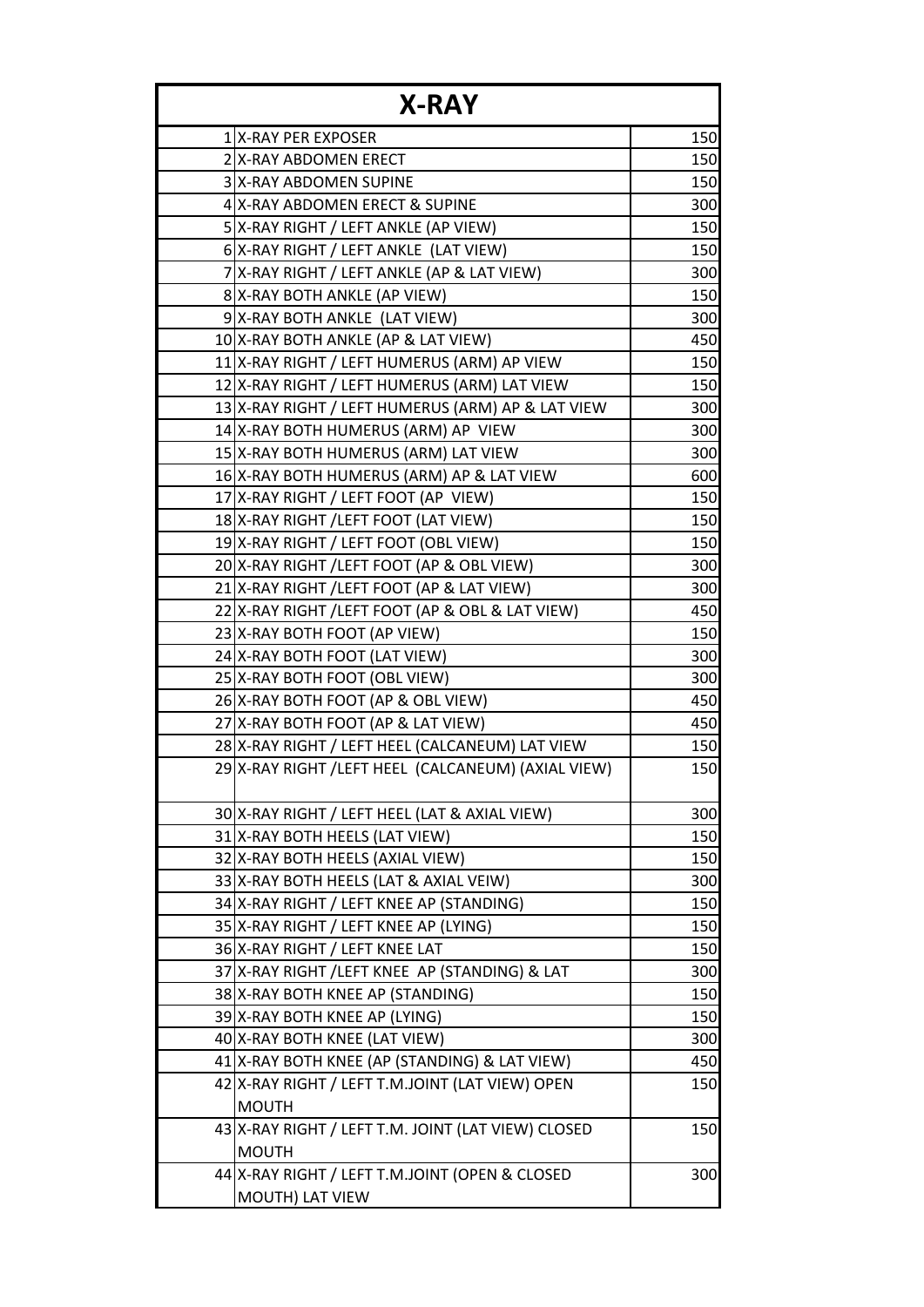| 45 X-RAY BOTH T.M.JOINT (OPEN & CLOSED MOUTH)     | 600 |
|---------------------------------------------------|-----|
| 46 X-RAY CERVICAL SPINE (AP VIEW)                 | 150 |
| 47 X-RAY CERVICAL SPINE (LAT VIEW)                | 150 |
| 48 X-RAY CERVICAL SPINE (AP & LAT VIEW)           | 288 |
| 49 X-RAY CERVICAL SPINE (EXTENSION & FLEXION)     | 300 |
| 50 X-RAY CHEST (AP OR PA VIEW)                    | 70  |
| 51   X-RAY DORSAL SPINE (AP VIEW)                 | 150 |
| 52 X-RAY DORSAL SPINE (LAT VIEW)                  | 150 |
| 53 X-RAY DORSAL SPINE (AP & LAT VIEW)             | 288 |
| 54 X-RAY LUMBAR SPINE (AP VIEW)                   | 150 |
| 55 X-RAY LUMBAR SPINE (LAT VIEW)                  | 150 |
| 56 X-RAY LUMBAR SPINE (AP & LAT VIEW)             | 288 |
| 57 X-RAY SACRUM SPINE (AP VIEW)                   | 150 |
| 58 X-RAY SACRUM SPINE (LAT VIEW)                  | 150 |
| 59 X-RAY SACRUM (AP & LAT VIEW)                   | 300 |
| 60 X-RAY COCCYX (AP VIEW)                         | 150 |
| 61 X-RAY COCCYX (LAT VIEW)                        | 150 |
| 62 X-RAY COCCYX (AP & LAT VIEW)                   | 300 |
| 63 X-RAY ANY SPINE EXTENSION & FLEXION            | 300 |
| 64 X-RAY RIGHT / LEFT ELBOW (AP VIEW)             | 150 |
| 65 X-RAY RIGHT / LEFT ELBOW (LAT VIEW)            | 150 |
| 66 X-RAY RIGHT / LEFT ELBOW (AP & LAT VIEW)       | 300 |
| 67 X-RAY BOTH ELBOW (AP VIEW)                     | 150 |
| 68 X-RAY BOTH ELBOW (LAT VIEW)                    | 300 |
| 69 X-RAY BOTH ELBOW (AP & LAT VIEW)               | 450 |
| 70 X-RAY RIGHT / LEFT FOREARM (AP VIEW)           | 150 |
| 71 X-RAY RIGHT / LEFT FOREARM (LAT VIEW)          | 150 |
| 72 X-RAY RIGHT / LEFT FOREARM (AP & LAT)          | 300 |
| 73 X-RAY BOTH FOREARM (AP VIEW)                   | 150 |
| 74 X-RAY BOTH FOREARM (LAT VIEW)                  | 300 |
| 75 X-RAY BOTH FOREARM (AP & LAT VIEW)             | 450 |
| 76 X-RAY RIGHT / LEFT WRIST (AP VIEW)             | 150 |
| 77 X-RAY RIGHT / LEFT WRIST (LAT VIEW)            | 150 |
| 78 X-RAY RIGHT / LEFT WRIST (OBLIQUE VIEW)        | 150 |
| 79 X-RAY RIGHT / LEFT WRIST (AP & LAT VIEW)       | 300 |
| 80 X-RAY RIGHT / LEFT WRIST (AP & OBL VIEW)       | 300 |
| 81 X-RAY RIGHT / LEFT WRIST (AP & LAT & OBL VIEW) | 450 |
| 82 X-RAY BOTH WRIST (AP VIEW)                     | 150 |
| 83 X-RAY BOTH WRIST (LAT VIEW)                    | 150 |
| 84 X-RAY BOTH WRIST (OBLIQUE VIEW)                | 300 |
| 85 X-RAY BOTH WRIST (AP & LAT VIEW)               | 300 |
| 86 X-RAY BOTH WRIST (AP & OBL VIEW)               | 450 |
| 87 X-RAY BOTH WRIST (AP & OBL & LAT VIEW)         | 450 |
| 88 X-RAY RIGHT / LEFT HAND (AP VIEW)              | 150 |
| 89 X-RAY RIGHT / LEFT HAND (LAT VIEW)             | 150 |
| 90 X-RAY RIGHT / LEFT HAND (OBL VIEW)             | 150 |
| 91 X-RAY RIGHT / LEFT HAND (AP & LAT VIEW)        | 300 |
| 92 X-RAY RIGHT / LEFT HAND (AP & OBL VIEW)        | 300 |
| 93 X-RAY RIGHT / LEFT HAND (AP & LAT & OBL VIEW)  | 450 |
| 94 X-RAY BOTH HANDS (AP VIEW)                     | 150 |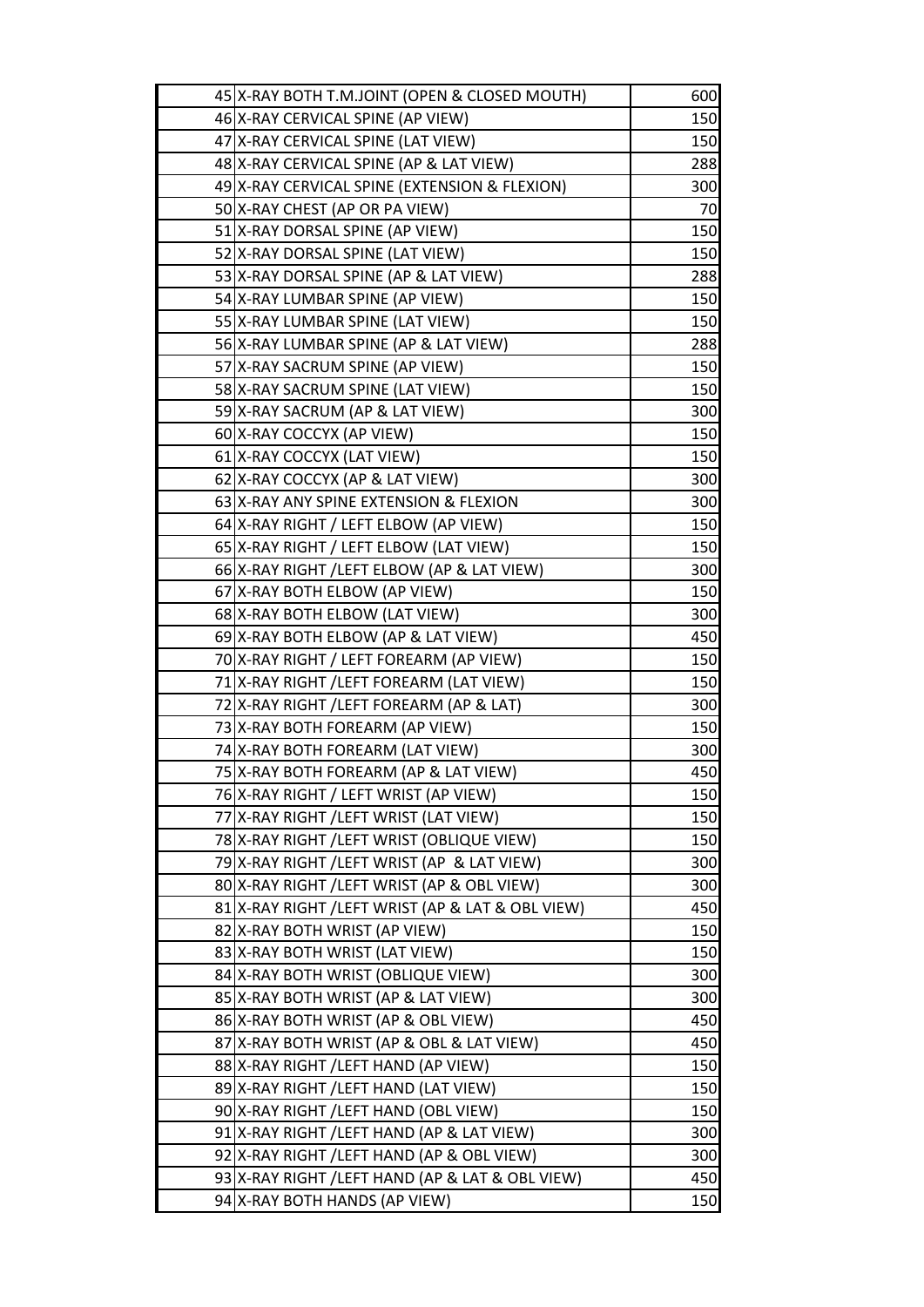| 95 X-RAY BOTH HANDS (OBL VIEW)                      | 300 |
|-----------------------------------------------------|-----|
| 96 X-RAY BOTH HANDS (LAT VIEW)                      | 150 |
| 97 X-RAY BOTH HANDS (AP & LAT VIEW)                 | 300 |
| 98 X-RAY BOTH HANDS (AP & OBL VIEW)                 | 450 |
| 99 X-RAY BOTH HAND (AP & LAT & OBL VIEW)            | 450 |
| 100 X-RAY RIGHT / LEFT HIP (AP VIEW)                | 150 |
| 101 X-RAY RIGHT /LEFT HIP (LAT VIEW)                | 150 |
| 102 X-RAY RIGHT / LEFT HIP (AP & LAT VIEW)          | 300 |
| 103 X-RAY PELVIS With BOTH HIP (AP VIEW)            | 150 |
| 104 X-RAY BOTH HIP JOINT (AP VIEW)                  | 150 |
| 105 X-RAY BOTH HIP JOINT (LAT VIEW)                 | 300 |
| 106 X-RAY BOTH HIP JOINT (AP & LAT VIEW)            | 450 |
| 107 X-RAY BOTH SACROILIAC JOINTS (AP OR PA VIEW)    | 150 |
| 108 X-RAY BOTH SACROILIAC JOINTS (OBL VIEW)         | 300 |
| 109 X-RAY BOTH SACROILIAC JOINTS (AP & OBL VIEW)    | 450 |
| 110 X-RAY KUB (AP VIEW)                             | 150 |
| 111 X-RAY RIGHT / LEFT LEG (AP VIEW)                | 150 |
| 112 X-RAY RIGHT / LEFT LEG (LAT VIEW)               | 150 |
| 113 X-RAY RIGHT / LEFT LEG (AP & LAT VIEW)          | 300 |
| 114 X-RAY BOTH LEG (AP VIEW)                        | 150 |
| 115 X-RAY BOTH LEG AP (LAT VIEW)                    | 300 |
| 116 X-RAY BOTH LEG (AP & LAT VIEW)                  | 450 |
| 117 X-RAY SKULL (AP VIEW)                           | 150 |
| 118 X-RAY SKULL (LAT VIEW)                          | 150 |
| 119 X-RAY SKULL (AP & LAT VIEW)                     | 300 |
| 120 X-RAY NASAL BONE (LAT VIEW)                     | 300 |
| 121 X-RAY TOWEN (AP VIEW)                           | 150 |
| 122 X-RAY LEFT / RIGHT MASTOIDS (OBL VIEW)          | 150 |
| 123 X-RAY LEFT & RIGHT MASTOIDS (OBL VIEW)          | 300 |
| 124 X-RAY TOWENS With BOTH MASTOIDS (OBL VIEW)      | 450 |
| 125 X-RAY ORBIT (AP VIEW)                           | 150 |
| 126 X-RAY NECK OR SOFT TISSUE NECK (STN) (AP VIEW)  | 150 |
| 127 X-RAY NECK OR SOFT TISSUE NECK (LAT VIEW)       | 150 |
| 128 X-RAY NECK OR STN (AP & LAT VIEW)               | 300 |
| 129 X-RAY STN FOR ADENOIDS (NASOPHARYNX) LAT VIEW   | 150 |
| 130 X-RAY ANY FINGER OR THUMB(AP VIEW)              | 150 |
| 131   X-RAY ANY FINGER OR THUMB (LAT VIEW)          | 150 |
| 132 X-RAY ANY FINGER OR THUMB (OBL VIEW)            | 150 |
| 133 X-RAY ANY FINGER OR THUMB (AP & LAT VIEW)       | 300 |
| 134 X-RAY ANY FINGER OR THUMB (AP & OBLS VIEW)      | 300 |
| 135 X-RAY ANY FINGER OR THUMB (AP & LAT & OBL VIEW) | 450 |
| 136 X-RAY RIGHT / LEFT THIGH (FEMUR) AP VIEW        | 150 |
| 137 X-RAY RIGHT / LEFT THIGH (FEMUR) LAT VIEW       | 150 |
| 138 X-RAY RIGHT / LEFT THIGH (AP & LAT VIEW)        | 300 |
| 139 X-RAY BOTH FEMUR (AP VIEW)                      | 150 |
| 140 X-RAY BOTH FEMUR (LAT VIEW)                     | 300 |
| 141 X-RAY BOTH FEMUR (AP & LAT VIEW)                | 450 |
| 142 X-RAY RIGHT / LEFT SHOULDER (AP VIEW)           | 150 |
|                                                     |     |